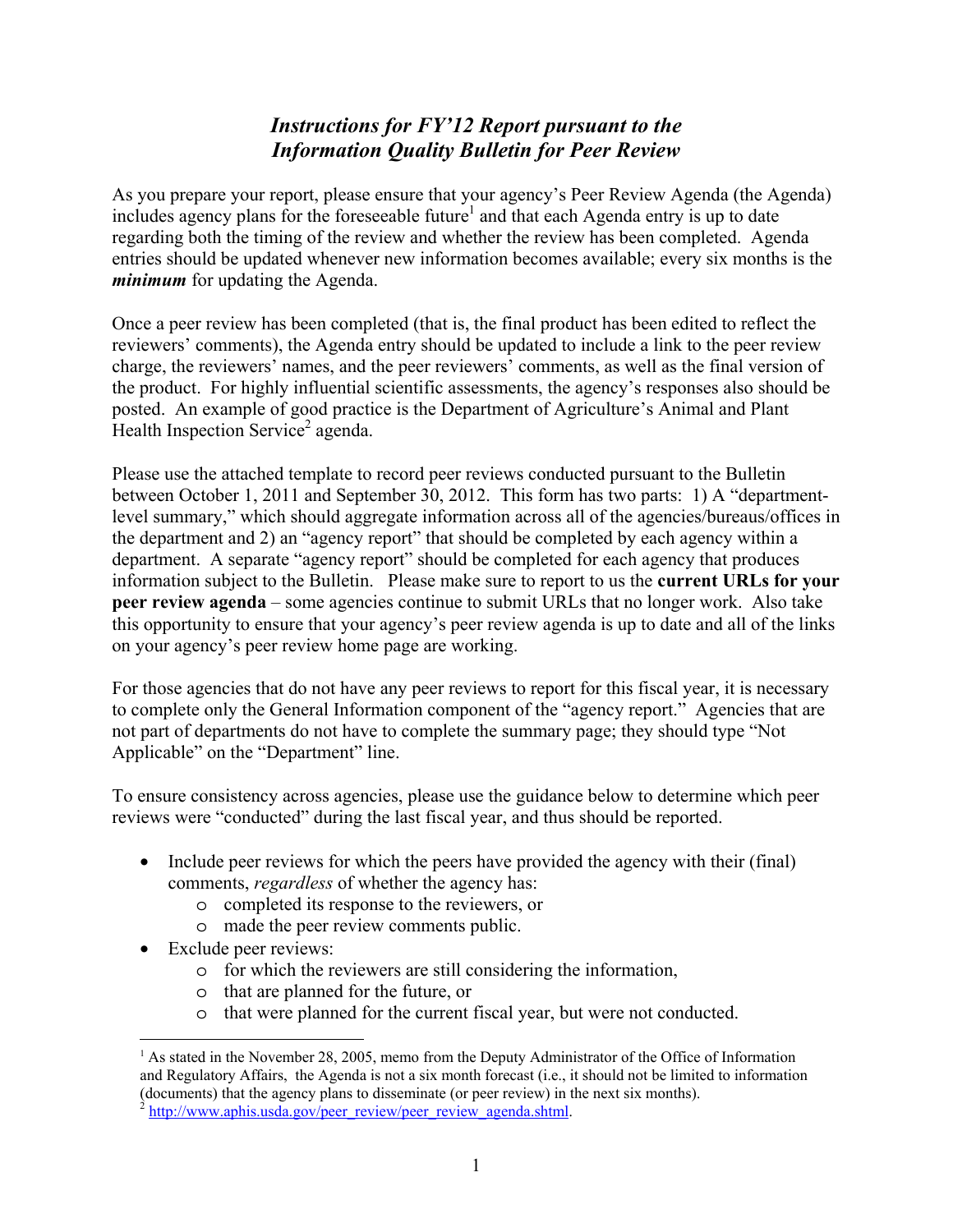Agencies that reported last year that they *do not* produce information subject to the Bulletin do not need to fill out a report this year unless the disclaimer no longer applies *OR* the link to your disclaimer has changed. Rather, those agencies should send an email to OMB peer review@omb.eop.gov with the agency's current point of contact for the Bulletin and the current URL to the disclaimer. The agencies to which this applies are listed in Appendix K, part C of OMB's Draft 2012 Report to Congress on the Costs and Benefits of Federal Regulations.<sup>3</sup> The template for the appropriate disclaimer is shown below:

"based on the review it has conducted, the [AGENCY] believes that it does not currently produce or sponsor the distribution of influential scientific information (including highly influential scientific assessments) within the definitions promulgated by OMB. As a result, at this time the [AGENCY] has no agenda of forthcoming influential scientific disseminations to post on its website in accordance with OMB's Information Quality Bulletin for Peer Review."

Agencies not listed in Appendix K, part C should submit a report this year. Please send your *draft* Peer Review Bulletin Annual Report (**Due January 18, 2013**) to OMB peer review@omb.eop.gov. Please do not post your draft report on your webpage until OMB review is complete.Should you have any questions related to the Peer Review report, please contact Margo Schwab (202 395-5647) mschwab@omb.eop.gov or James Kim (202 395-3085) james  $h$  kim $\omega$ omb.eop.gov.

 $\overline{a}$ 

<sup>&</sup>lt;sup>3</sup>http://www.whitehouse.gov/sites/default/files/omb/oira/draft\_2012\_cost\_benefit\_report.pdf (page 155).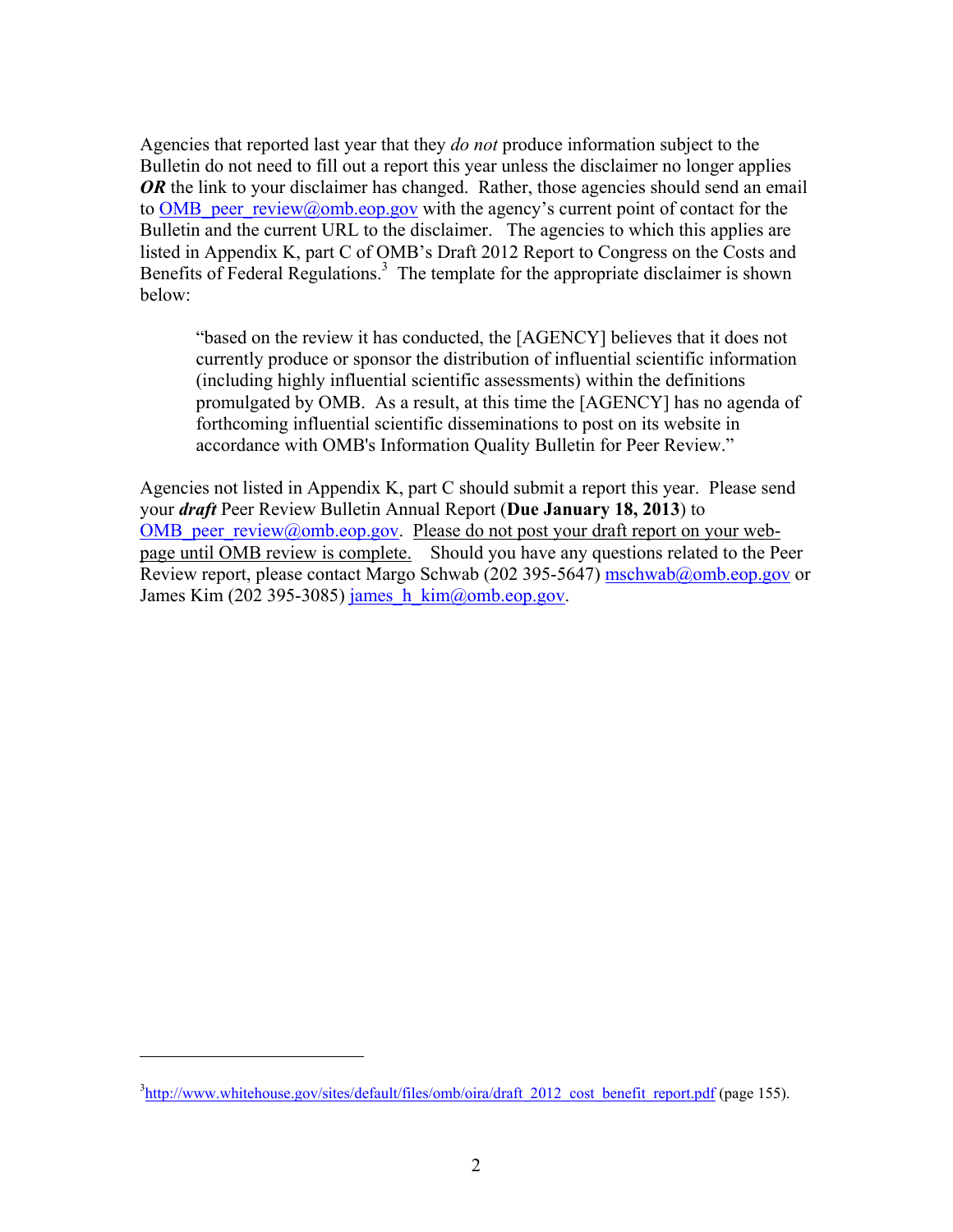## **Template for FY'12 Report pursuant to the Information Quality Bulletin for Peer Review**

I*.* Summary Page for Department (if Applicable)

Department U.S. Nuclear Regulatory Commission

Departmental Contact for Implementation of the Bulletin for Peer Review Name and title: Tremaine Donnell, Team Leader. Information Collections Team

Email address: Tremaine.Donnell@nrc.gov Phone number: 301-415-6258

Provide the URL for Department's portal for compliance with the Bulletin http://www.nrc.gov/public-involve/info-quality.html \*\* ensure link is working

Have you checked to make sure all of the information and links on this URL are current?  $Y/N \ Y$ Is this URL:

> A Department-wide Peer Review Agenda (Y/N) or Y A set of links to each agency (bureau or office's) agenda  $(Y/N)$ ? N

How would a member of the public locate this peer review portal if she/he did not have this URL? Check all that apply:

A link from Department's home page X

A link from Department's Information Quality home page  $\frac{X}{X}$ 

Other means, e.g., a link from a science page (please describe)

Number of peer reviews conducted subject to the Bulletin in FY'12 (see instructions for what should and should not be included here).

Number of influential scientific information peer reviews (ISI) (not including highly influential scientific assessments)  $\qquad 0$ 

Number of highly influential scientific assessments (HISA)  $\qquad 0$ 

Number of Waivers, Deferrals, Exemptions, or Alternative Procedures used: Total #  $\phantom{0}0$ 

Number of peer reviews that included at least one peer reviewer appointed pursuant to any exception to the applicable independence or conflict of interest standards of the Bulletin, including determinations by the Secretary or Deputy Secretary pursuant to Section III (3) (c). Total  $\#$  0

Number of peer review panels that held in conjunction with public meetings: Total  $\#$  0

Number of public comments provided on the Department's peer review plans during FY'12, regardless of whether the peer review was actually completed during  $FY'12$ : Total  $\#$  0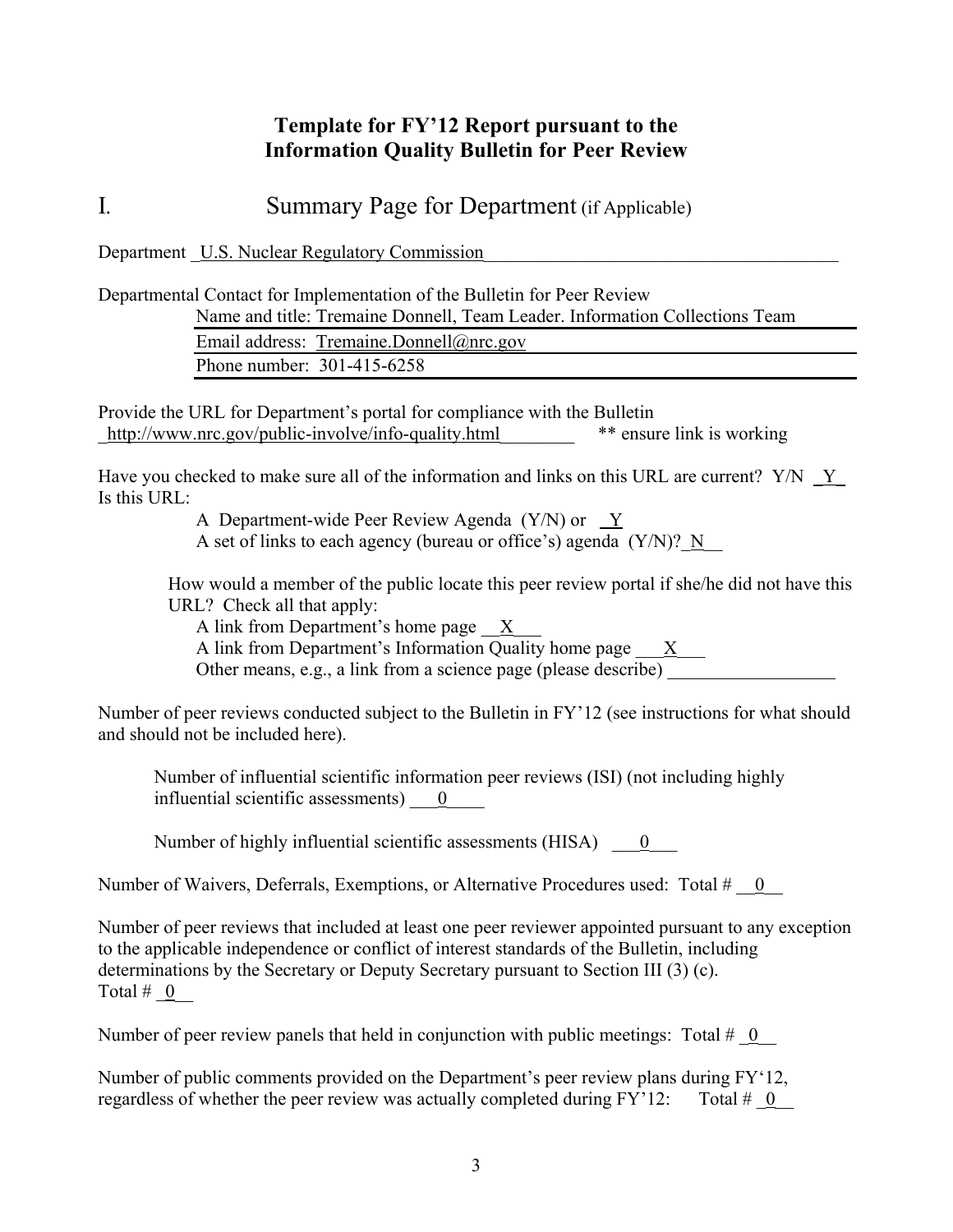## **Template for FY'12 Report pursuant to the Information Quality Bulletin for Peer Review**

# II. Agency Report

### GENERAL INFORMAITON

Agency U.S. Nuclear Regulatory Commission

Agency Contact for Implementation of the Peer Review Bulletin

Name and title: Tremaine Donnell, Team Leader, Information Collections Team Email address: Tremaine.Donnell@nrc.gov

Phone number: 301-415-6258

URL for Agency's Peer Review Agenda http://www.nrc.gov/public-involve/info-quality.html \*\* ensure link is working

What pathway(s) can a member of the public use to find the Agency's peer review agenda if she/he did not have this URL?

- o Link from Departmental or Agency home page, X\_\_
- o Link from Agency Information Quality home page, \_\_X\_\_
- o Link from science, research, or regulatory pages (please specify)
- o Other (please describe) \_\_\_\_\_\_\_\_\_\_\_\_\_

 $\frac{1}{2}$ 

Does the agenda provide links to peer review reports for all completed peer reviews?  $N/A$ 

Have you checked to make sure all of the information and links on the agency's peer review home page to are current?  $Y/N \t Y$ 

*Continue to Next Page*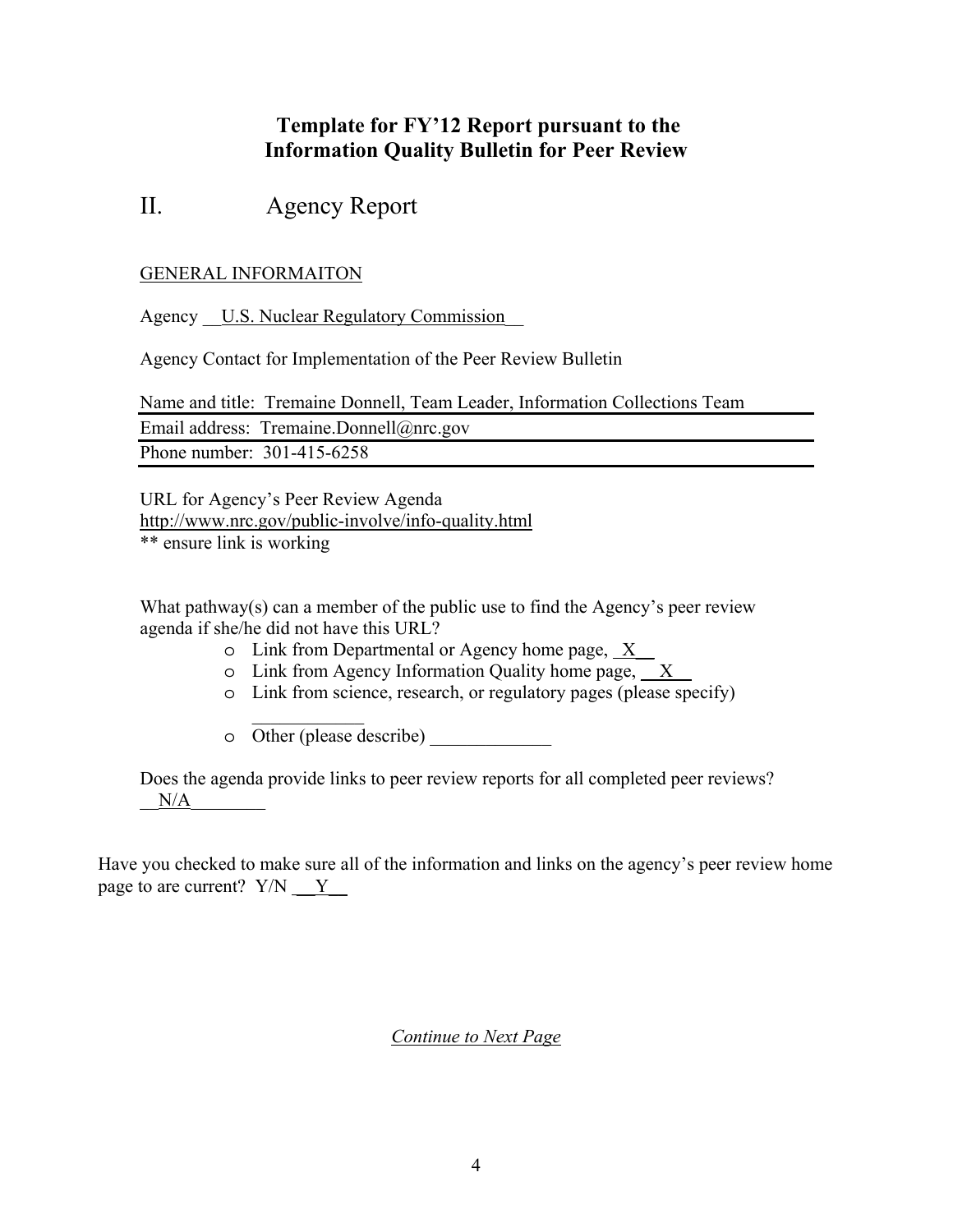#### INFORMATION ABOUT REVIEWS CONDUCTED

Number of peer reviews conducted subject to the Bulletin in FY'12. (see instructions for what should and should not be included here).

> Number of influential scientific information peer reviews (ISI) (not including highly influential scientific assessments)  $\qquad 0$

List the title of each ISI. Indicate whether the Peer Review Report has been completed (Y/N) *add more lines as needed* **NOTE:** It is acceptable to provide a screen shot of your peer review agenda as an attachment.

Number of highly influential scientific assessments (HISA)  $\qquad \underline{0}$ List the title of each HISA. Indicate whether the Peer Review Report has been Completed (Y/N) *add more lines as needed*

Provide the titles of ISIs and HISIs for which Waivers (W), Deferrals (D), or Exemptions (E) were invoked or Alternative Procedures used (A). *If deferral is marked, please indicate the duration of the deferral.*

| <b>Title of Document</b> | <b>Type of Document</b>   | W, D, E, or A  |
|--------------------------|---------------------------|----------------|
|                          | <b>ISI</b> or <b>HISA</b> | (and duration) |

Number of peer reviews that included at least one peer reviewer appointed pursuant to any exception to the applicable independence or conflict of interest standards of the Bulletin, including determinations by the Secretary or Deputy Secretary pursuant to Section III (3) (c)?

Number of ISIs (not including highly influential scientific assessments)  $\qquad 0$ 

List titles